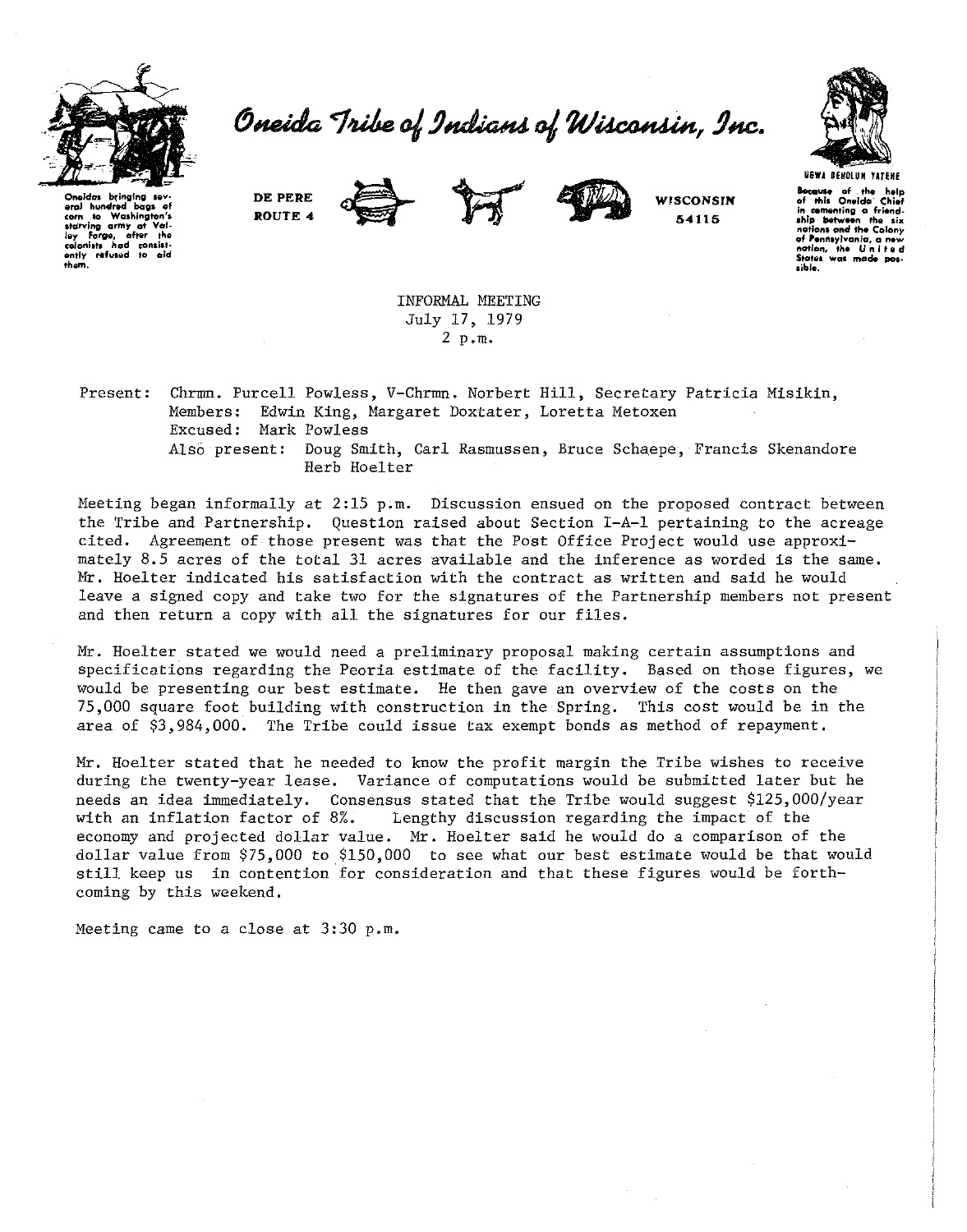Agreement made this  $/7/4$  day of  $\int u \, \epsilon \, u$ , 1979, by and between the Oneida Tribe of Indians of Wisconsin Inc. of the Oneida Indian Reservation, hereinafter referred to as ON3IDA and Erupsak, Wass de Czege, Sinzheimer and Hoelter, a partnership with principal offices located at Buffalo, New York, hereinafter referred to as PARTNERSHIP.

WHEREAS, PARTNERSHIP is a professional public/private development, economic development advisor, performing all services related thereof; and

WHEREAS, ONEIDA is desirous of hiring the services of PARTNERSHIP and PARTNERSHIP is 'desirous of having its services employed by ONEIDA.

NOW, therefore, ONEIDA hereby hires PARTNERSHIP and PARTNERSHIP hereby accepts the employment of its services on the following terms and conditions:

## I. Services to be Performed, Development:

- A.) The PARTNERSHIP shall be the sole outside U.S. Postal Service Project Developer for placement on a specified site within a tract of reservation lands held by ONEIDA for a minimum period of one year. This tract is:
	- I.) The approximate 31-acre site known as the Oneida Industrial Park located within the City of Green Bay, adjacent to the Packerland Industrial Park.

## II. Payment for Services:

*.... \_..:-* .:.---

- A.) Payment for services shall be based on the size of the project packaged and completed.
- B.) No payment for services shall be paid to PARTNERSHIP from Oneida Tribal funds.
- c.) Payment for services shall be payable only upon the execution of a lease agreement between ONEIDA and the U.G. Postal Service and when funds have accrued to ONEIDA for construction of the Postal facility.
- D.) 1'he fee payable to PARTNERSHIP shall be one (l) percent of the final cost of the project packaged and completed and shall be paid from the project **financ ine;.**

## ·III. Contract Terms

A.) ONEIDA AND PARTNERSHIP agree the PARTNERSHIP shall be the sole outside agent for the U.S. Postal Service project on the Oneida Reservation for the specified site.